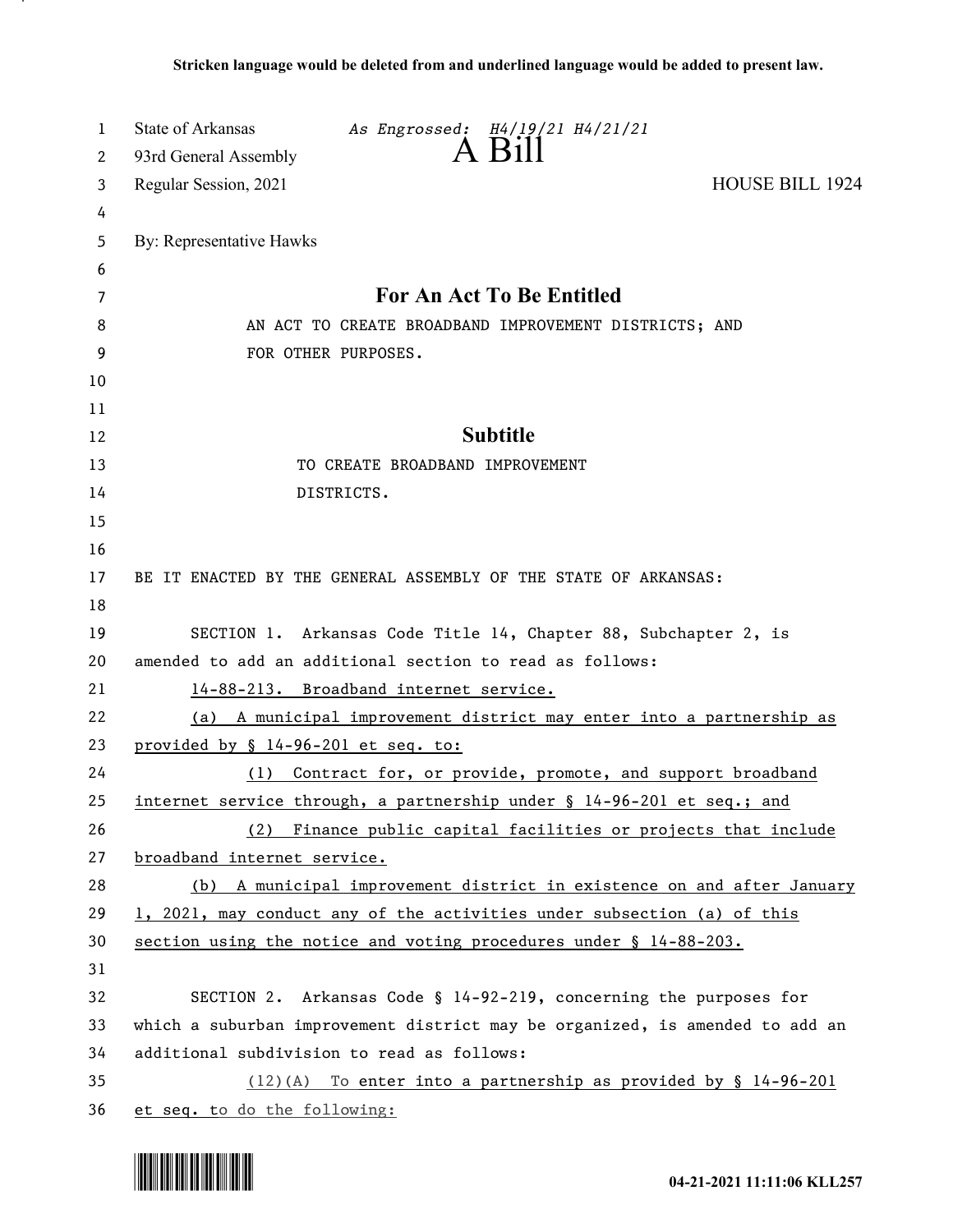| $\mathbf{1}$ | (i) Contract for, or provide, promote, and support                              |
|--------------|---------------------------------------------------------------------------------|
| 2            | broadband internet service through, a partnership under $\S$ 14-96-201 et seq.; |
| 3            | and                                                                             |
| 4            | (ii) Finance public capital facilities or projects                              |
| 5            | that include broadband internet service.                                        |
| 6            | A suburban improvement district created after March<br>(B)                      |
| 7            | 16, 1981, and in existence on and after January 1, 2021, may conduct any of     |
| 8            | the activities under subdivision $(12)(A)$ of this section using the notice and |
| 9            | voting procedures for the creation of a suburban improvement district under     |
| 10           | this subchapter.                                                                |
| 11           | (C) A suburban improvement district created before March                        |
| 12           | 16, 1981, may conduct any of the activities under subdivision $(12)(A)$ of this |
| 13           | section using the notice and voting procedures for the creation of a suburban   |
| 14           | improvement district that were used before March 16, 1981.                      |
| 15           |                                                                                 |
| 16           | SECTION 3. Arkansas Code § 14-93-110, concerning the reasons for which          |
| 17           | a property owners' improvement district is organized, is amended to add an      |
| 18           | additional subdivision to read as follows:                                      |
| 19           | $(9)(A)$ To enter into a partnership as provided by § 14-96-201 et              |
| 20           | seq. to do the following:                                                       |
| 21           | Contract for, or provide, promote, and support<br>(i)                           |
| 22           | broadband internet service through, a partnership under § 14-96-201 et seq.;    |
| 23           | and                                                                             |
| 24           | (ii) Finance public capital facilities or projects                              |
| 25           | that include broadband internet service.                                        |
| 26           | A district in existence on and after January 1, 2021,<br>(B)                    |
| 27           | may conduct any of the activities under subdivision $(9)(A)$ of this section    |
| 28           | using the notice and voting procedures for the creation of a district under     |
| 29           | this chapter.                                                                   |
| 30           |                                                                                 |
| 31           | SECTION 4. Arkansas Code § 14-94-105, concerning the purposes for               |
| 32           | which a municipal property owners' improvement district is organized, is        |
| 33           | amended to add an additional subsection to read as follows:                     |
| 34           | $(f)(1)$ A district may enter into a partnership as provided by § 14-96-        |
| 35           | 201 et seq. to:                                                                 |
| 36           | Contract for, or provide, promote, and support<br>(A)                           |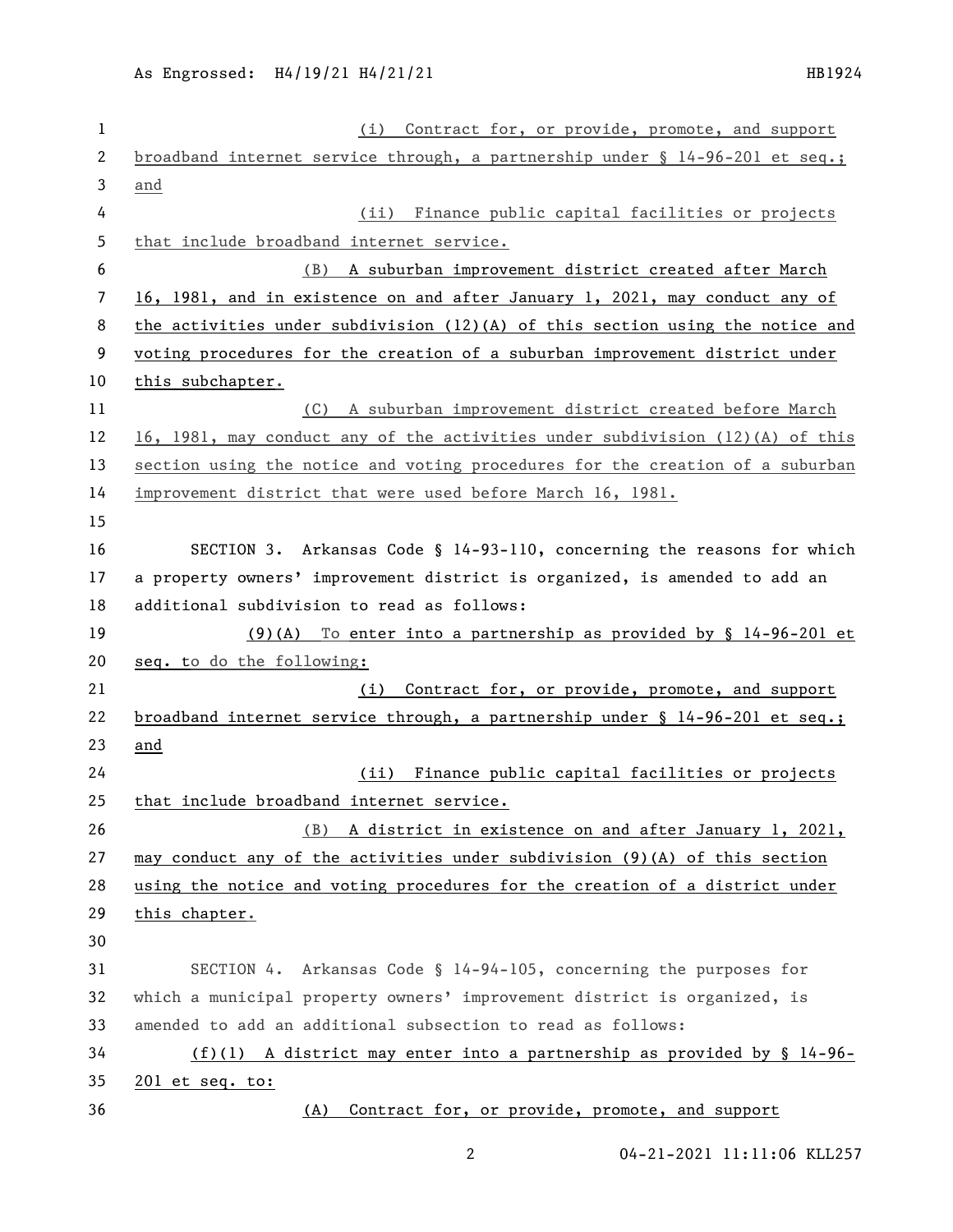As Engrossed: H4/19/21 H4/21/21 1121 1224

| 1  | broadband internet service through, a partnership under § 14-96-201 et seq.;   |
|----|--------------------------------------------------------------------------------|
| 2  | and                                                                            |
| 3  | (B) Finance public capital facilities or projects that                         |
| 4  | include broadband internet service.                                            |
| 5  | (2) A district in existence on and after January 1, 2021, may                  |
| 6  | conduct any of the activities under subdivision $(f)(1)$ of this section using |
| 7  | the notice and voting procedures under this chapter.                           |
| 8  |                                                                                |
| 9  | SECTION 5. Arkansas Code Title 14, is amended to add an additional             |
| 10 | chapter to read as follows:                                                    |
| 11 | CHAPTER 96                                                                     |
| 12 |                                                                                |
| 13 | BROADBAND IMPROVEMENT DISTRICTS                                                |
| 14 |                                                                                |
| 15 | $Subchapter 1 - General Provisions$                                            |
| 16 | [Reserved.]                                                                    |
| 17 |                                                                                |
| 18 | Subchapter 2 - Broadband Improvement Districts Generally                       |
| 19 |                                                                                |
| 20 | 14-96-201. Definitions.                                                        |
| 21 | As used in this subchapter:                                                    |
| 22 | (1) "Broadband improvement district" means an improvement                      |
| 23 | district established for the purpose of providing or aiding in the             |
| 24 | development and maintenance of broadband internet service and deemed a         |
| 25 | special-purpose unit of local government under 41 C.F.R. § 105-50.001-4;       |
| 26 | (2) "Broadband internet service" means the provision of                        |
| 27 | regulated or nonregulated connectivity to a high-speed, high-capacity          |
| 28 | transmission medium that can carry signals from multiple independent network   |
| 29 | carriers over electric power lines, communication lines, antennas, and         |
| 30 | related facilities, whether above or below ground;                             |
| 31 | (3) "Broadband system" means the infrastructure, materials,                    |
| 32 | equipment, and other facilities installed to facilitate the provision of       |
| 33 | broadband internet service;                                                    |
| 34 | $(4)$ "Party" means:                                                           |
| 35 | (A) A municipal improvement district formed under § 14-88-                     |
| 36 | $201$ et seq.;                                                                 |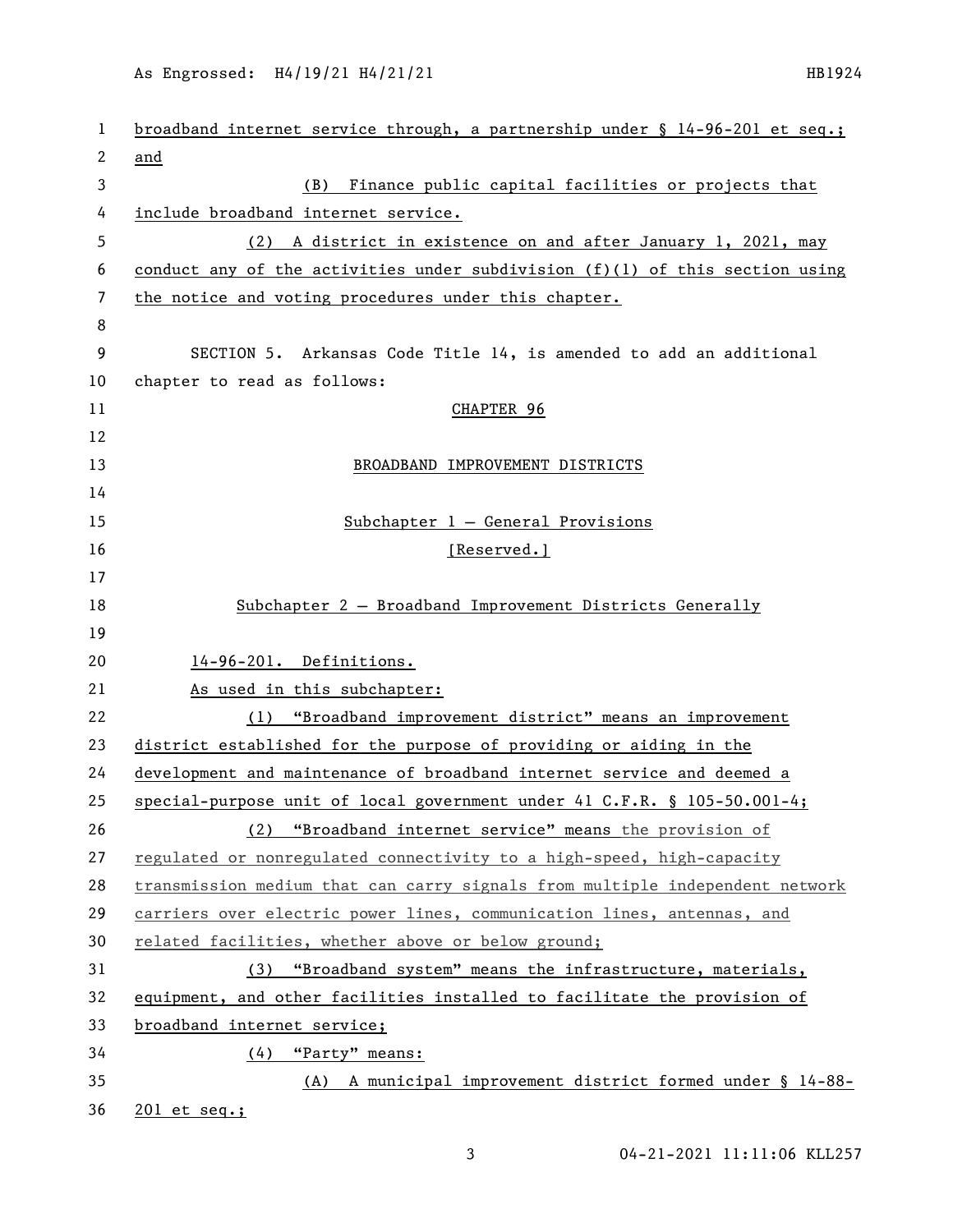| $\mathbf 1$ | A suburban improvement district formed under § 14-92-<br>(B)                  |
|-------------|-------------------------------------------------------------------------------|
| 2           | 201 et seq.;                                                                  |
| 3           | A property owners' improvement district formed under<br>(C)                   |
| 4           | the Property Owners' Improvement District Law, $\S$ 14-93-101 et seq.;        |
| 5           | (D) A municipal property owners' improvement district                         |
| 6           | formed under the Municipal Property Owner's Improvement District Law, § 14-   |
| 7           | $94 - 101$ et seq.;                                                           |
| 8           | A horizontal property regime or property owners'<br>(E)                       |
| 9           | association formed under the Horizontal Property Act, § 18-13-101 et seq.; or |
| 10          | (F) A rural development authority formed under the Rural                      |
| 11          | Development Authority Act, § 14-188-101 et seq.;                              |
| 12          | (5) "Private actor" means a cooperative, corporation, general                 |
| 13          | partnership, limited liability company, limited partnership, joint            |
| 14          | venture, business trust, public benefit corporation, nonprofit entity, or     |
| 15          | other private business entity that is experienced in the construction,        |
| 16          | financing, implementation, maintenance, or operation of the facilities to be  |
| 17          | acquired or constructed; and                                                  |
| 18          | (6) "Public-private partnership" means a partnership between a                |
| 19          | party and a private actor.                                                    |
| 20          |                                                                               |
| 21          | 14-96-202. Establishment of broadband improvement district - Powers           |
| 22          | and duties.                                                                   |
| 23          | (a) Without limiting the powers, privileges, or authority that may be         |
| 24          | jointly or cooperatively exercised under current law, any party may enter     |
| 25          | into an agreement with a private actor as provided by this subchapter to      |
| 26          | establish a broadband improvement district to:                                |
| 27          | (1) Contract for, or provide, promote, and support broadband                  |
| 28          | internet service through, a public-private partnership under this subchapter; |
| 29          | and                                                                           |
| 30          | Finance public capital facilities or projects that include<br>(2)             |
| 31          | broadband internet service.                                                   |
| 32          | (b) A broadband improvement district:                                         |
| 33          | $(1)(A)$ May enter into a negotiated agreement with a private                 |
| 34          | actor in which the private actor will construct, finance, implement,          |
| 35          | maintain, and operate a broadband system necessary to provide broadband       |
| 36          | internet service and will provide the broadband internet service.             |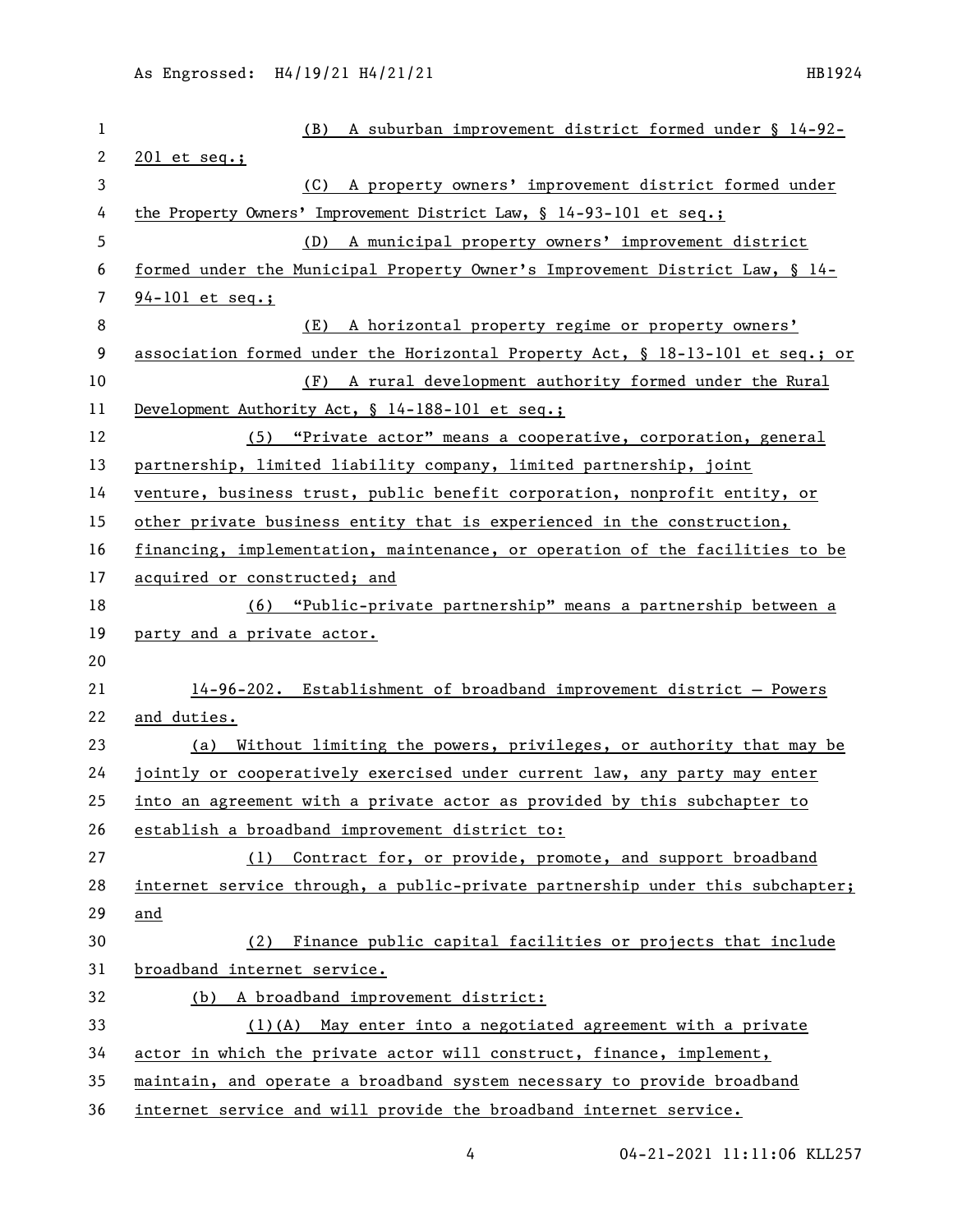| 1  | (B)<br>Upon entering an agreement under subdivision $(b)(1)(A)$              |
|----|------------------------------------------------------------------------------|
| 2  | of this section, the private actor shall be responsible for:                 |
| 3  | (i) The construction, financing, implementation, and                         |
| 4  | operation of the broadband system;                                           |
| 5  | The maintenance, repair, renewal, relocation,<br>(ii)                        |
| 6  | or removal of broadband system infrastructure, materials, equipment, and     |
| 7  | other facilities installed to facilitate the provision of broadband internet |
| 8  | service;                                                                     |
| 9  | (iii) Additional installation or construction of new                         |
| 10 | broadband system infrastructure, materials, equipment, and other facilities  |
| 11 | necessary to ensure_the_continuance_of_providing_broadband_internet_service; |
| 12 | (iv) The maintenance, repair, renewal, relocation,                           |
| 13 | renovation, or removal of any existing public capital facilities or projects |
| 14 | that include broadband internet service;                                     |
| 15 | The additional installation or construction of<br>$(\nu)$                    |
| 16 | public capital facilities or projects necessary to ensure the continuance of |
| 17 | providing broadband internet service;                                        |
| 18 | (vi) Providing high speed and high capacity                                  |
| 19 | broadband internet service;                                                  |
| 20 | (vii) Responding to requests from broadband internet                         |
| 21 | service customers; and                                                       |
| 22 | (viii) Maintaining the quality of the infrastructure                         |
| 23 | and equipment that is provided and owned by the private actor;               |
| 24 | May finance a broadband system necessary to provide<br>(2)                   |
| 25 | broadband internet service through a public-private partnership as provided  |
| 26 | by this subchapter if a private actor is the entity providing the broadband  |
| 27 | internet service;                                                            |
| 28 | (3) May engage in negotiations with a private actor before,                  |
| 29 | during, and after construction, financing, and implementation of the         |
| 30 | broadband system and while broadband internet service is being provided in   |
| 31 | the area; and                                                                |
| 32 | (4) May receive federal, state, county, or municipal funding                 |
| 33 | through grants, transfers, appropriations, and other legal forms of payment  |
| 34 | to accomplish the purposes of this section.                                  |
| 35 | (c) A party may receive federal, state, county, or municipal funding         |
| 36 | through grants, transfers, appropriations, and other legal forms of payment  |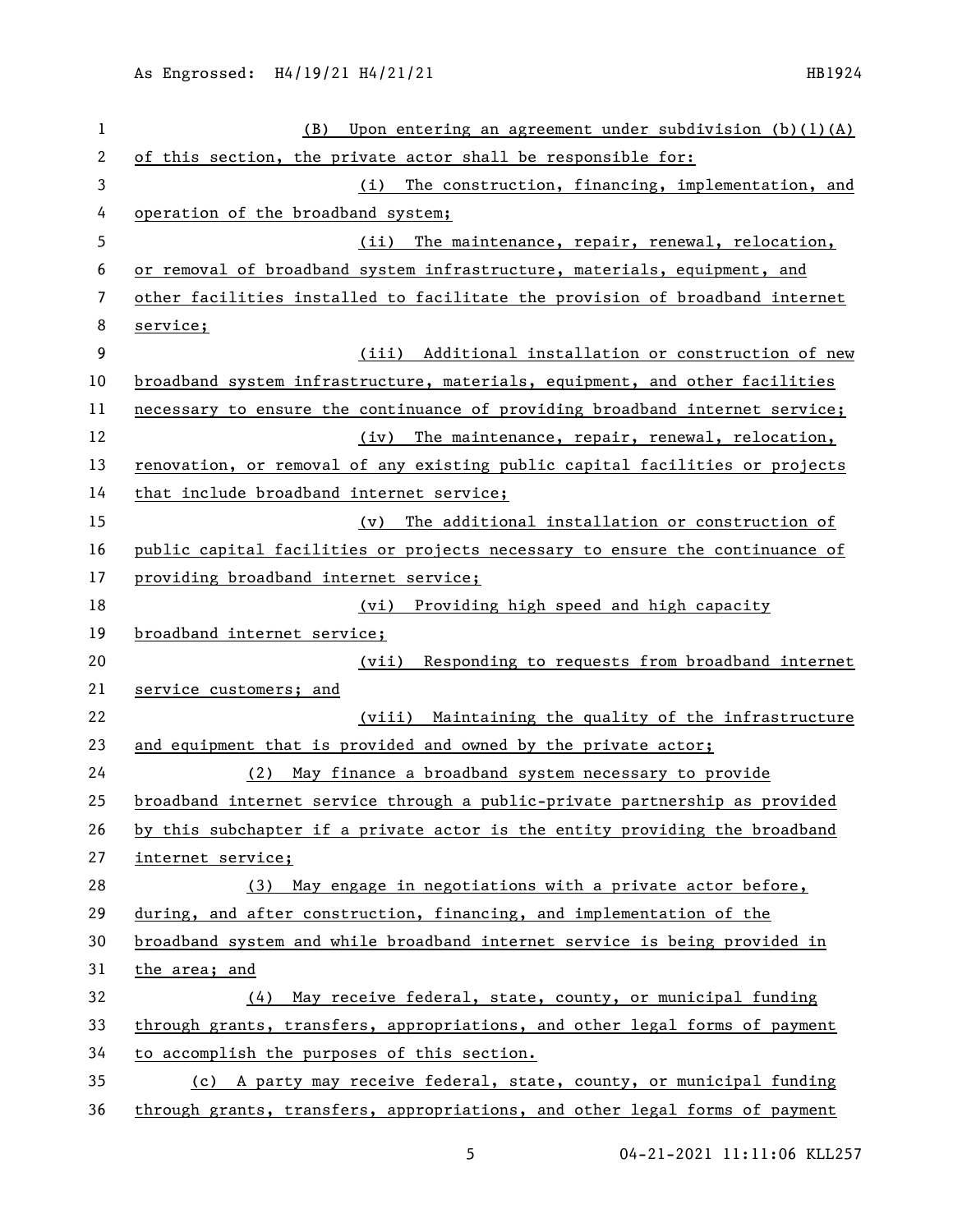As Engrossed: H4/19/21 H4/21/21 1121 1224

| 1  | to accomplish the purposes of this section.                                   |
|----|-------------------------------------------------------------------------------|
| 2  | (d) A party in existence on and after January 1, 2021, may conduct any        |
| 3  | of the activities in this section using the notice and voting procedures that |
| 4  | are necessary to create the party under the law applicable to that party.     |
| 5  | (e) Without limiting the powers, privileges, or authority that may be         |
| 6  | jointly or cooperatively exercised under current law, a party may enter into  |
| 7  | a partnership agreement with a municipal electric utility experienced in the  |
| 8  | provision of broadband services upon such terms and conditions as the parties |
| 9  | may agree to:                                                                 |
| 10 | Contract for, or provide, promote, and support broadband<br>(1)               |
| 11 | internet service; and                                                         |
| 12 | (2) Finance public capital facilities or projects that include                |
| 13 | broadband internet service.                                                   |
| 14 |                                                                               |
| 15 | SECTION 6. Arkansas Code § 14-188-109, concerning the powers and              |
| 16 | responsibilities of a rural development authority, is amended to add an       |
| 17 | additional subdivision to read as follows:                                    |
| 18 | $(9)(A)$ To enter into a partnership as provided by § 14-96-201 et            |
| 19 | seq. to do the following:                                                     |
| 20 | Contract for, or provide, promote, and support<br>(i)                         |
| 21 | broadband internet service through, a partnership under § 14-96-201 et seq.;  |
| 22 | and                                                                           |
| 23 | Finance public capital facilities or projects<br>(ii)                         |
| 24 | that include broadband internet service.                                      |
| 25 | (B) A rural development authority in existence on and                         |
| 26 | after January 1, 2021, may conduct any of the activities under subdivision    |
| 27 | $(9)(A)$ of this section using the notice and voting procedures for the       |
| 28 | creation of a rural development authority under this chapter.                 |
| 29 |                                                                               |
| 30 | SECTION 7. Arkansas Code § $14-217-103(7)$ , concerning the definition of     |
| 31 | a consolidated utility system, is amended to read as follows:                 |
| 32 | "Consolidated utility system", "consolidated system", or<br>(7)               |
| 33 | "system" means any system of public utilities together with any facilities    |
| 34 | related to or necessary or appropriate to the construction, operation, or     |
| 35 | maintenance consisting of an electric system and any two (2) or more of the   |
| 36 | following if consolidated or combined:                                        |